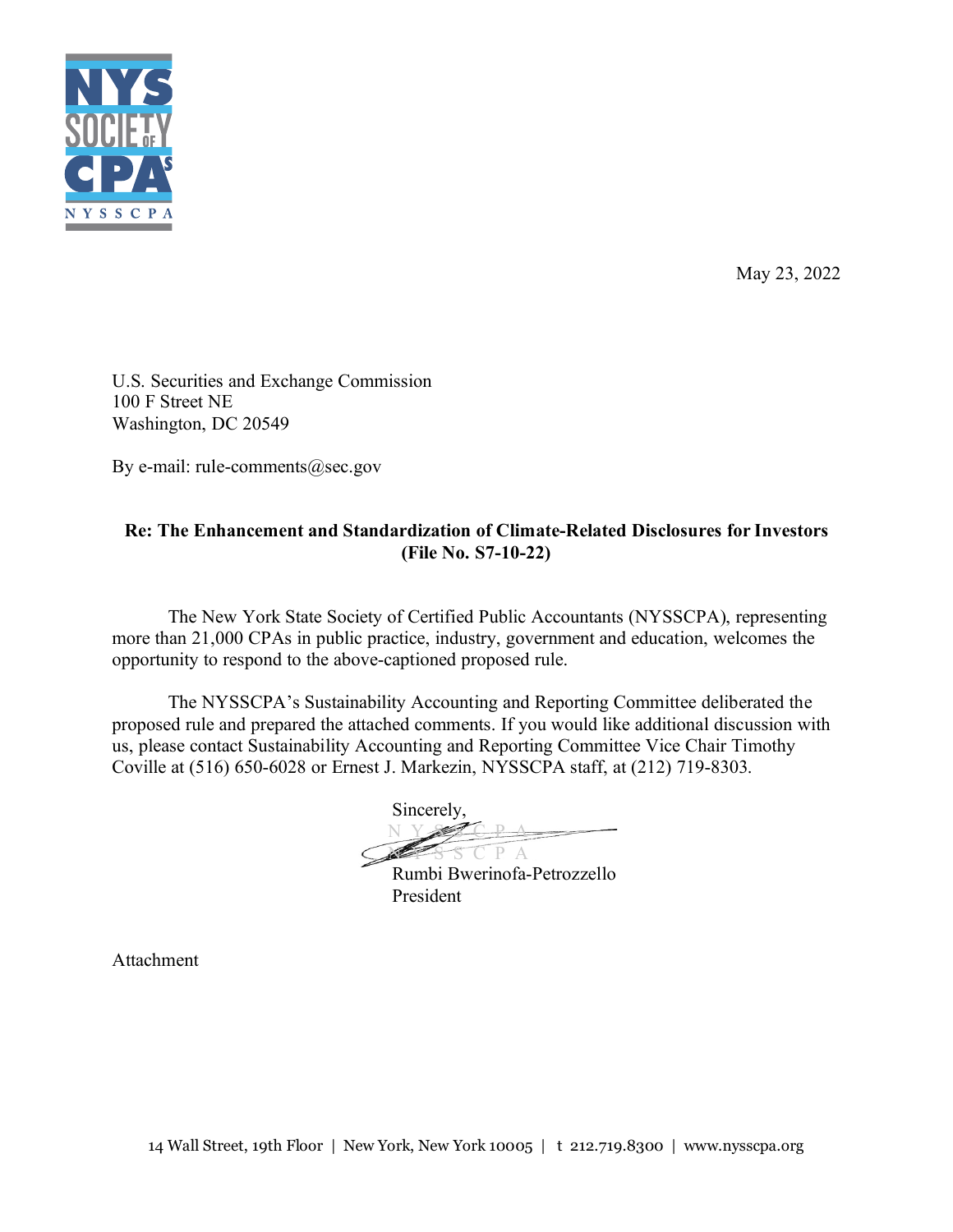

# **NEW YORK STATE SOCIETY OF CERTIFIED PUBLIC ACCOUNTANTS**

# **COMMENTS ON**

# **THE ENHANCEMENT AND STANDARDIZATION OF CLIMATE-RELATED DISCLOSURES FOR INVESTORS (File No. S7-10-22)**

**May 23, 2022** 

# **Principal Drafters**

**Matthew T. Clohessy Timothy Coville Edward F. Esposito Thomas J. Goodfellow Elliot L. Hendler Tracey J. Niemotko Robert N. Waxman**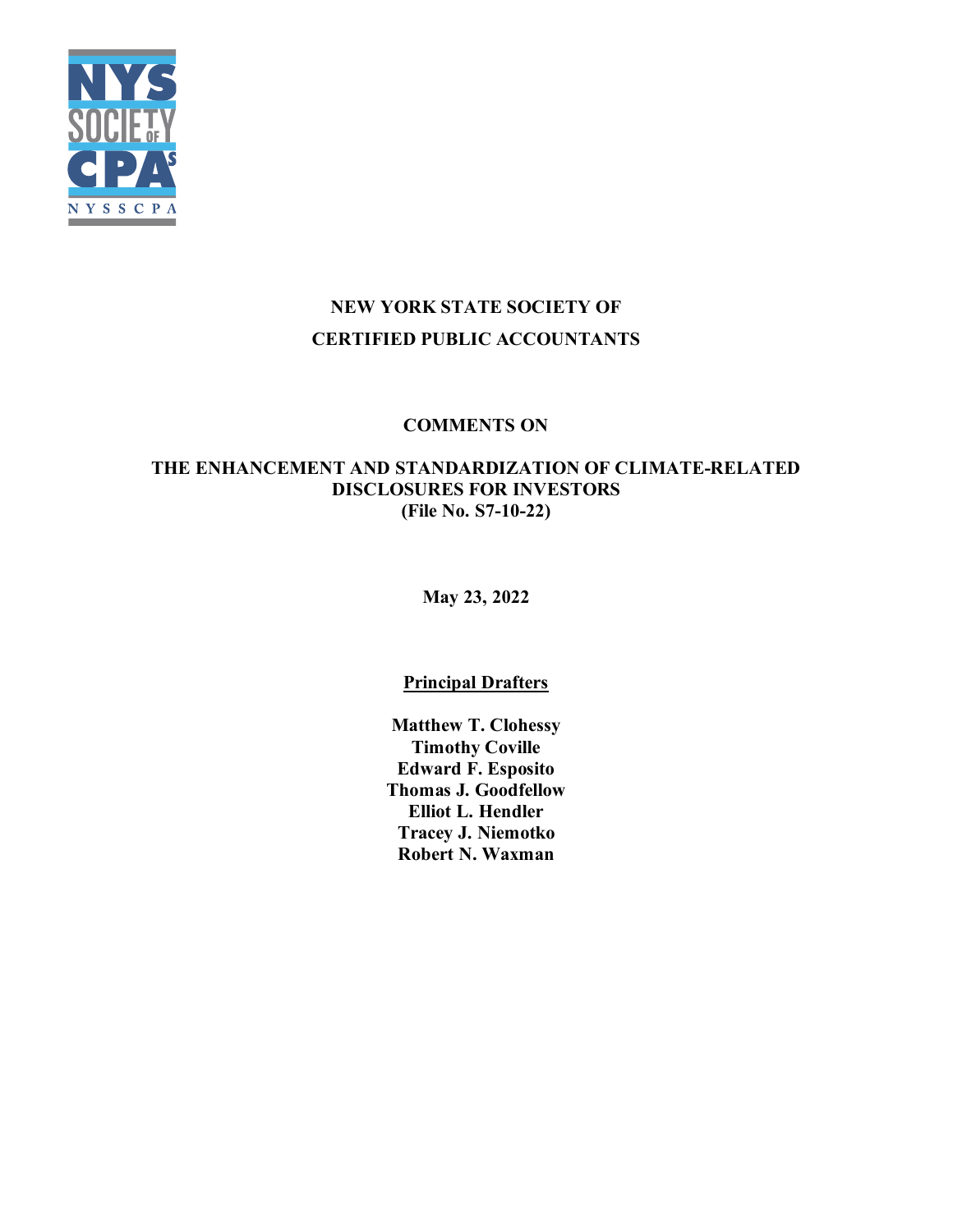### **NYSSCPA 2021–2022 Board of Directors**

| Rumbidzai Bwerinofa-        | Edward L. Arcara    |
|-----------------------------|---------------------|
| Petrozzello, President      | Steven K. Baierlein |
| Lynne M. Fuentes,           | Ramona Cedeno       |
| President-Elect             | Margaret Chen       |
| Thomas S. Pirro             | William H. Dresnack |
| Secretary/Treasurer         | Zachary Gordon      |
| Kelly Capron, Vice          | Orumé A. Hays       |
| President                   | Elliot L. Hendler   |
| Kimberly G. Johnson, Vice   | William C. Huether  |
| President                   | John B. Huttlinger  |
| Kevin Matz, Vice President  | Michael R. Koeppel  |
| Patricia A. McGrath, Vice   | Katelyn Kogan       |
| President                   | Edward N. Lee       |
| David G. Young Vice         | Philip J. London    |
| President                   | Shmueli Milecki     |
| Joanne S. Barry, ex officio | Michael E. Milisits |

John A. Mourer Lisa A. Mrkall Maria L. Petrollese Jennifer Pickett Alexander Resnick Ronald F. Ries Sharon Sica-Costanzo Denise M. Stefano Jennifer Stone Maria E. Suppa A'Isha Torrence Mark M. Ulrich Liren Wei Charles J. Weintraub Craig A. Zellar

## **NYSSCPA 2021–2022 Accounting and Auditing Oversight Committee**

Margaret A. Wood, *Chair* Jennifer L. Biundo Sharon Brenner Jeannette S. Buttler

Richard C. Jones Diane L. Jules Bonnie S. Mann-Falk Ashley E. Mayer

Renee Mikalopas-Cassidy Sean C. Prince Robert M. Rollmann George I. Victor

#### **NYSSCPA 2021-2022 Sustainability Accounting and Reporting Committee**

Anthony J. Artabane Santa J. Marletta Christopher A. Schreiber Kathleen G. Brown **Edward Mendlowitz** Paulette M. Small Matthew T. Clohessy Mitchell J. Mertz Philip C. Sookram Edward F. Esposito Renee Mikalopas-Cassidy Jeffrey R. Steinberg Thomas P. Gallo Shmueli Milecki William M. Stocker III Thomas J. Goodfellow Christine A. Miller Jemimah Telford Leon J. Gutmann Michael W. Morrell A'Isha Torrence Elliot L. Hendler Tracey J. Niemotko Linda M. Voce Gregory R. Holden Gina Omolon Lori M. Voss Richard C. Jones **Issue Jason M. Palmer** Felicity L. Wasser J. Michael Kirkland Ilene L. Persoff Robert N. Waxman Richard H. Kravitz Sujithkumar Pushpakaran David C. Wright Stephen F. Langowski Lisa F. Quint

Timothy Coville, *Vice Chair* Vincent J. Love Ronald F. Ries

#### **NYSSCPA Staff**

 Keith Lazarus Ernest J. Markezin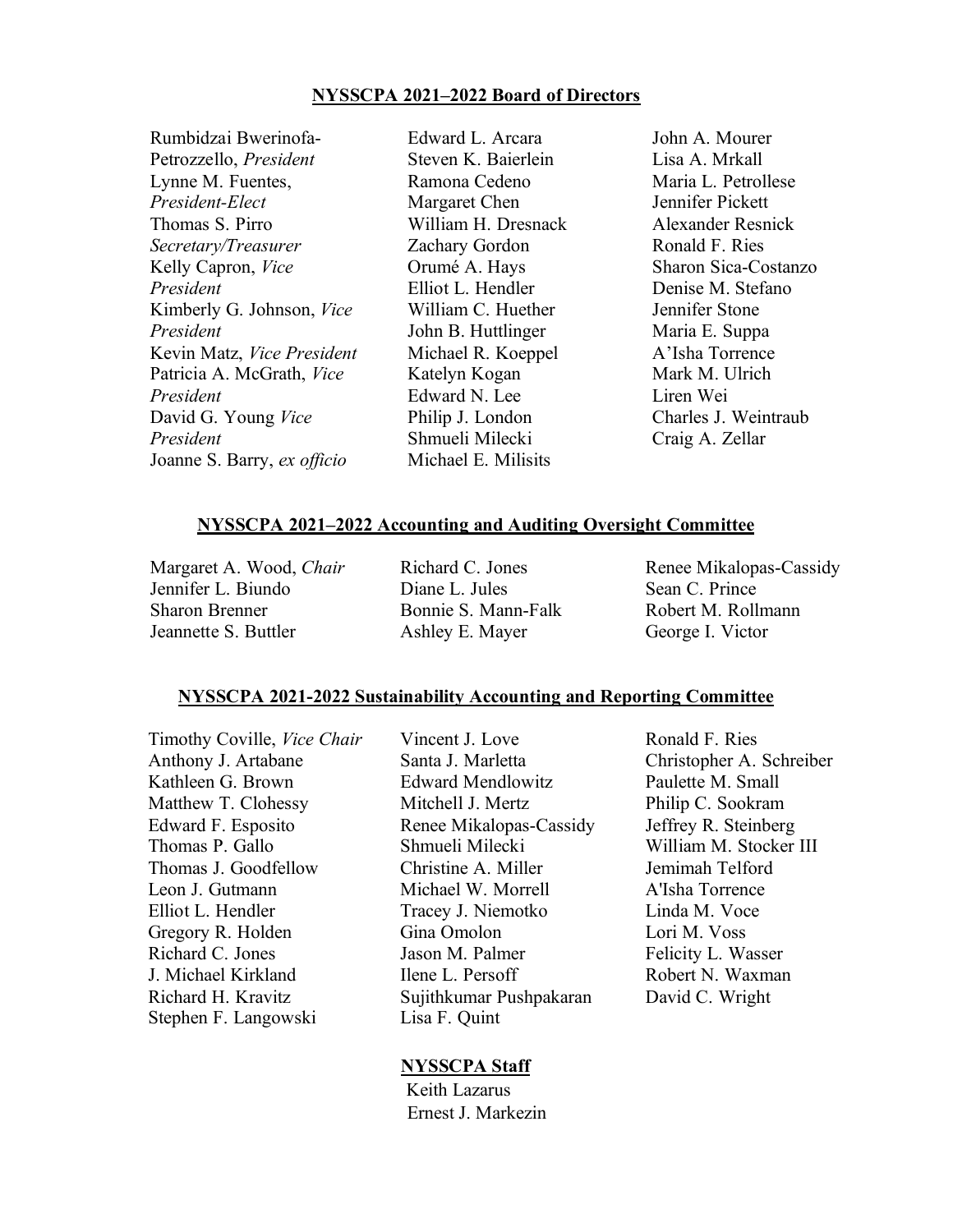### **New York State Society of Certified Public Accountants**

#### **Comments on**

### **The Enhancement and Standardization of Climate-Related Disclosures for Investors (File No. S7-10-22)**

The New York State Society of Certified Public Accountants (NYSSCPA or Society) welcomes the opportunity to respond to the Securities and Exchange Commission's (SEC or Commission) invitation to comment on its proposed rule, The Enhancement and Standardization of Climate-Related Disclosures for Investors (Proposal).

#### **General Comments**

We support the SEC's Proposal to clearly mandate climate-related disclosures and third-party assurance requirements. Capital markets participants, including investors and their assetmanagers, have been demanding consistent, comparable, and reliable climate-related disclosures for some time.

One recent piece of evidence for this can be seen from organizations such as Bank of America, BlackRock, AXA, and the Big 4 Accounting firms having joined the Glasgow Financial Alliance for Net Zero (GFANZ), an alliance with "over 450 financial institutions representing assets under management of more than \$[1](#page-3-0)30 trillion across 45 countries."<sup>1</sup>. Many of the GFANZ members have been demanding that public companies show credible climate emission data consistent with the Task Force on Climate-Related Financial Disclosure (TCFD) framework and that of the Greenhouse Gas (GHG) Protocol, as evidenced in a September 2020 World Economic Forum white paper<sup>2</sup>. Accordingly, the Proposal leverages these frameworks (i.e., the TCFD and the GHG) by requiring analogous disclosures in registrants' annual reports, Forms 10-K or 20-F, and certain registration statements. Because of these proposed disclosures and the envisioned increase in the quality and scope of attestation requirements, we support this SEC Proposal.

Our responses to selected questions for comment follow.

### **Responses to Select Questions**

<span id="page-3-0"></span><sup>&</sup>lt;sup>1</sup> Bloomberg press release, "UN Special Envoy for Climate Ambition and Solutions . . .," November 2, 2021, [https://www.bloomberg.com/company/press/un-special-envoy-for-climate-ambition-and-solutions-michael-r](https://www.bloomberg.com/company/press/un-special-envoy-for-climate-ambition-and-solutions-michael-r-bloomberg-joins-un-special-envoy-on-climate-action-and-finance-mark-carney-as-co-chair-for-gfanz/)[bloomberg-joins-un-special-envoy-on-climate-action-and-finance-mark-carney-as-co-chair-for-gfanz/](https://www.bloomberg.com/company/press/un-special-envoy-for-climate-ambition-and-solutions-michael-r-bloomberg-joins-un-special-envoy-on-climate-action-and-finance-mark-carney-as-co-chair-for-gfanz/)

<span id="page-3-1"></span><sup>2</sup> World Economic Forum white paper, "Measuring Stakeholder Capitalism -Towards Common Metrics and Consistent Reporting of Sustainable Value Creation," September 2020, [https://www.weforum.org/whitepapers/toward-common-metrics-and-consistent-reporting-of-sustainable-value](https://www.weforum.org/whitepapers/toward-common-metrics-and-consistent-reporting-of-sustainable-value-creation?msclkid=ffc3d988c70611ec9f4b909bdb2c9433)[creation?msclkid=ffc3d988c70611ec9f4b909bdb2c9433](https://www.weforum.org/whitepapers/toward-common-metrics-and-consistent-reporting-of-sustainable-value-creation?msclkid=ffc3d988c70611ec9f4b909bdb2c9433)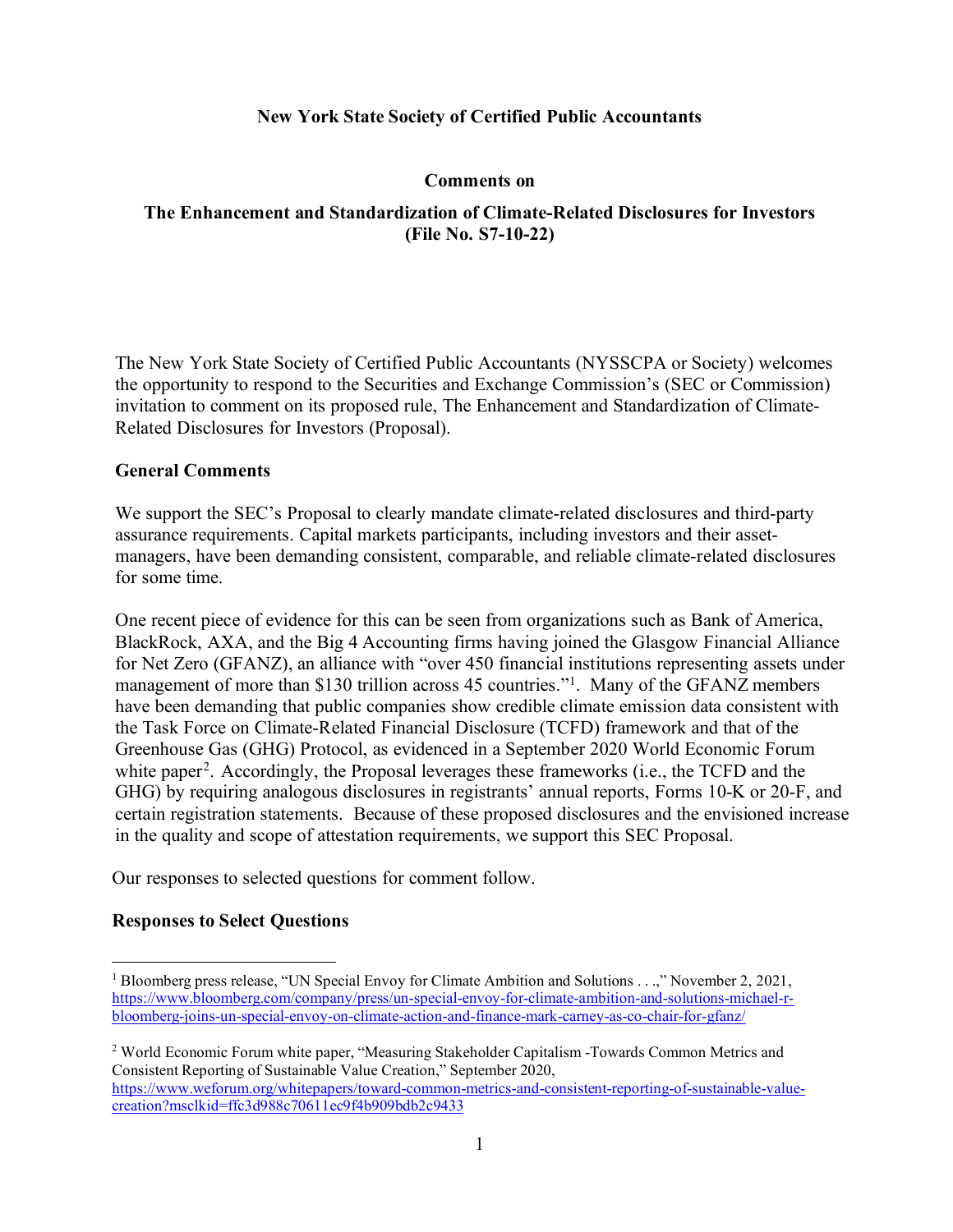**Question**: Paragraph 152 of the Proposal states that, "Accountants are already required to comply with the relevant quality control and management standards when providing audit and attest services under the PCAOB, AICPA, or IAASB standards. These quality control and management standards would apply to accountants providing GHG attestation services pursuant to those standards as well." "Should we require the GHG emissions attestation provider to comply with additional minimum quality control requirements (e.g., acceptance and continuance of engagements, engagement performance, professional code of conduct, and ethical requirements) to provide greater consistency over the quality of service provided by GHG emissions attestation providers who do not (or cannot) use the PCAOB, AICPA, or IAASB attestation standards? If so, what should the minimum requirements be?"

**Response**: Yes, the GHG emissions attestation provider should be required to comply with additional minimum quality control requirements (e.g., acceptance and continuance of engagements, engagement performance, professional code of conduct, and ethical requirements) to provide greater consistency over the quality of service provided by GHG emissions attestation providers, when such a provider does not already use the PCAOB, AICPA, or IAASB attestation standards. Additionally, such an increase in quality control requirements would provide the users of these annual filings a more consistent expectation about the level of assurance throughout these reports. The minimum requirements should be the equivalent of those currently set in the PCAOB, AICPA, or IAASB attestation standards.

In support of this, and as evidence of the magnitude of these assurance services and the implied importance of the need for oversight, we note the findings in a recent survey where 80 percent of the top 100 companies in a sample of countries worldwide reported on sustainability data, with 71 percent of the G250 (the 250 largest Fortune 500 companies by revenue in 2019) providing external assurance on their sustainability reports<sup>[3](#page-4-0)</sup>, as evidence of the magnitude of these assurance services and the implied importance of the need for oversight. It is important that this emerging sector be regulated and that these assurance services be provided by appropriately trained professionals, namely certified public accountants (CPAs), or their international equivalents.

As part of their licensure requirements, CPAs are continuously educated in conducting effective audits to increase stakeholder confidence in the published data. In a study of 2,339 sustainability reports issued by companies in [4](#page-4-1)2 countries, $4$  the authors concluded that, "Accounting firms appear to have a competitive advantage over nonaccounting firm assurance providers. While nonaccounting assurance providers can help improve reporting quality in the area of enhancements or updates of information included in sustainability reports, our findings suggest the improvements resulting from accounting firm assurance providers are more pronounced, and they also are capable of detecting and preventing reporting errors for their clients. In contrast, our findings do not find a relationship between restatements related to the detection or prevention of errors and using nonaccounting firm assurance providers."

Just as CPAs are trained to conduct themselves with professional skepticism, objectivity, and independence when it comes to the audits of financial reports, CPAs will apply these professional

<span id="page-4-0"></span><sup>3</sup> <https://assets.kpmg/content/dam/kpmg/xx/pdf/2020/11/the-time-has-come.pdf>

<span id="page-4-1"></span><sup>4</sup> [https://www.journalofaccountancy.com/news/2019/oct/sustainability-assurance-link-to-reporting-quality-](https://www.journalofaccountancy.com/news/2019/oct/sustainability-assurance-link-to-reporting-quality-201919354.html?msclkid=1677d403c19b11ecb2281a29605bfa02)[201919354.html?msclkid=1677d403c19b11ecb2281a29605bfa02](https://www.journalofaccountancy.com/news/2019/oct/sustainability-assurance-link-to-reporting-quality-201919354.html?msclkid=1677d403c19b11ecb2281a29605bfa02)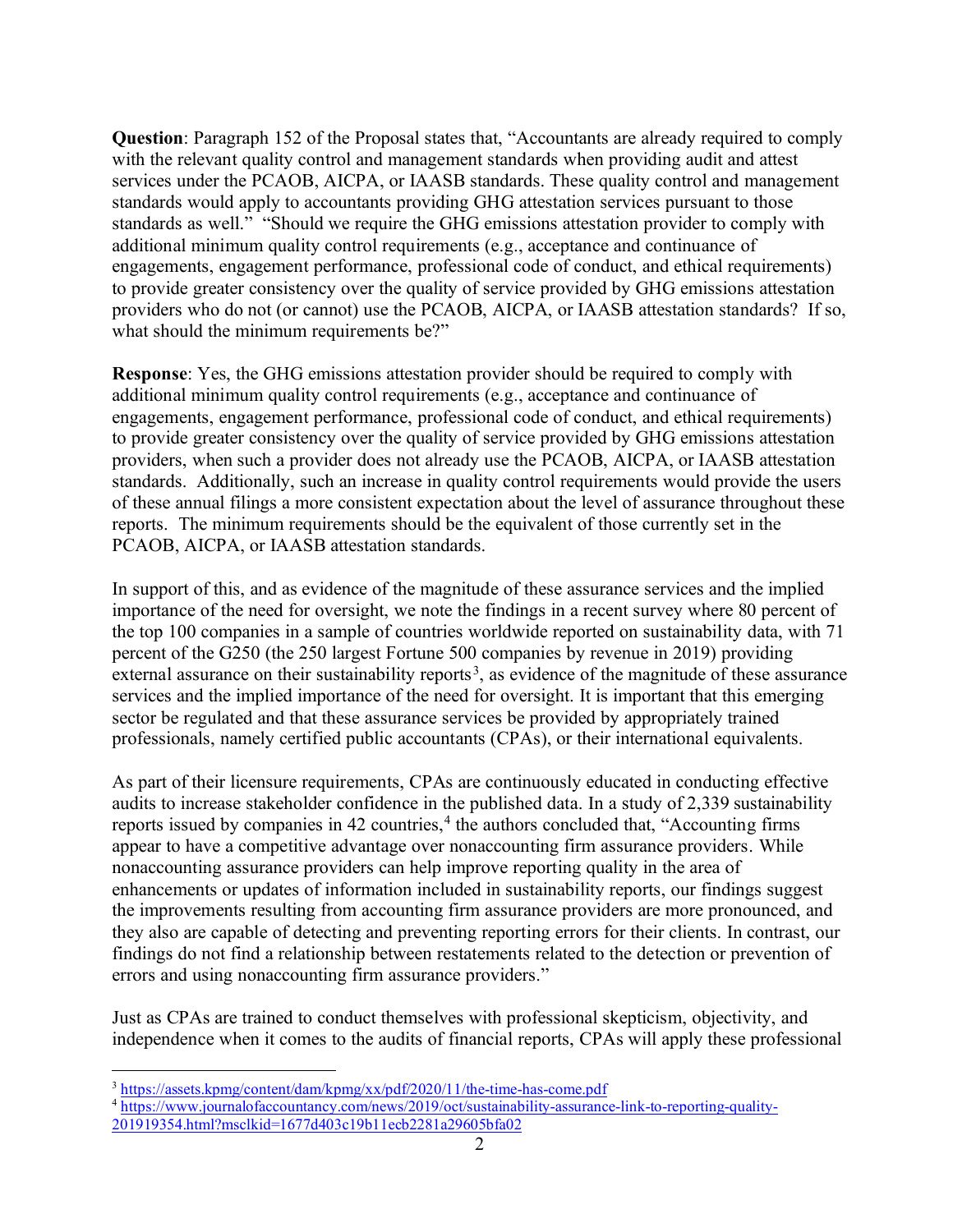standards to the audits of non-financial sustainability reports as well. Their rigorous instruction includes compliance training with the AICPA Code of Professional Conduct as well as the SEC's and Sarbanes-Oxley's rules of independence.

**Question:** Paragraph 144 asks, "should we require a GHG emissions attestation provider to be a PCAOB-registered audit firm?"

**Response**: Yes, the SEC should require a GHG emissions attestation provider to be a PCAOBregistered audit firm. This will:

- provide for greater consistency over the quality of the service provided,
- address other quality control issues, and
- allow for these attestation reports to be provided pursuant to standards that are publicly available at no cost and that are established by a body or group that has followed due process procedures, including the broad distribution of the framework for public comment.

Another important consideration is the potential conflict with state professional licensing provisions. According to Section 7401, Item 1 of Article 149, Public Accountancy, of the New York State Education Law, the practice of the profession of public accountancy is defined as "offering to perform or performing attest and/or compilation services." Further, Section 7401(A), defines attest or assurance services to include "any audit to be performed in accordance with generally accepted auditing standards or other similar standards, developed by a federal governmental agency, commission or board or a recognized international or national professional accountancy organization, that are acceptable to the department in accordance with the commissioner's regulations."[5](#page-5-0) Because the SEC, which is an independent federal government regulatory agency, is developing standards for assurance services for non-financial sustainability reporting, a case can be made that these services should be under the purview of services to be performed by licensed accounting professionals according to New York State Article 149.

Therefore, to comply with professional licensing requirements and to provide greater consistency over the quality of assurance services, GHG emissions attestation providers should be CPAs or their international equivalents – appropriately trained professionals with the expertise to perform these critical non-financial assurance services effectively.

**Question:** Paragraph 189 asks, "If we adopt an alternative reporting provision, should that provision be structured to encompass reports made pursuant to criteria developed by a global sustainability standards body, such as the ISSB [International Sustainability Standards Board]?"

**Response:** Yes, the SEC should adopt an alternative reporting provision. Specifically, it should accept a registrant's annual report that complies with the proposed ISSB sustainability disclosure standards, once finalized.

**Question**: Paragraph 189 further asks, "If so, should such alternative reporting be limited to foreign private issuers, or should we extend this option to all registrants?"

<span id="page-5-0"></span><sup>5</sup> <http://www.op.nysed.gov/prof/cpa/article149.htm>